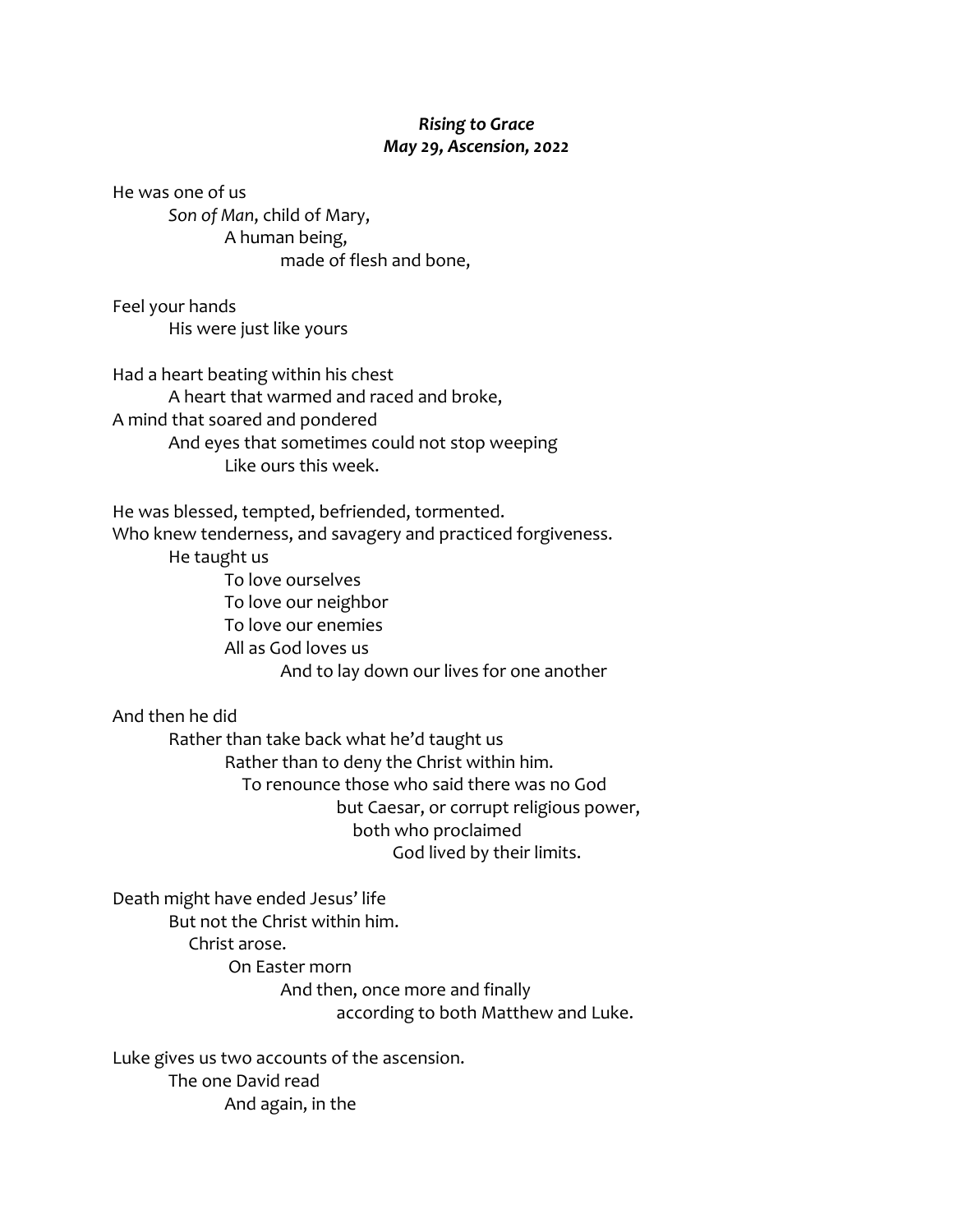Book of Acts of the Apostles.

The Risen Jesus, still bearing the scars of his mortal life Has been appearing among his followers On the 40<sup>th</sup> day, the disciples asked him:

*Lord is this the time when you will restore the kingdom?*

Still hoping it seems for what Judas and the rebels wanted for that kingdom of Israel to rise again in glory and power.

Jesus was always speaking of the Kingdom of God. And he does, again: "Yes, you will receive power from the holy spirit to be my witnesse*s" Mou martyres* in Luke's original language: *my martyrs the holy spirit will give you power to bear the cost of following me.* 

And then he is raised up.

The scarred, resurrected one, becomes Divine light and grace his human journey ended, enfolded into the pervasive presence Of the Eternal Jesus becomes Christ for the world.

Here is a poem by Anglican priest and poet Malcolm Guite,

*We saw his light break through the cloud of glory Whilst we were rooted still in time and place As earth became a part of Heaven's story And heaven opened to his human face.*

*We saw him go and yet we were not parted He took us with him to the heart of things The heart that broke for all the broken-hearted Is whole and Heaven-centred now, and sings,*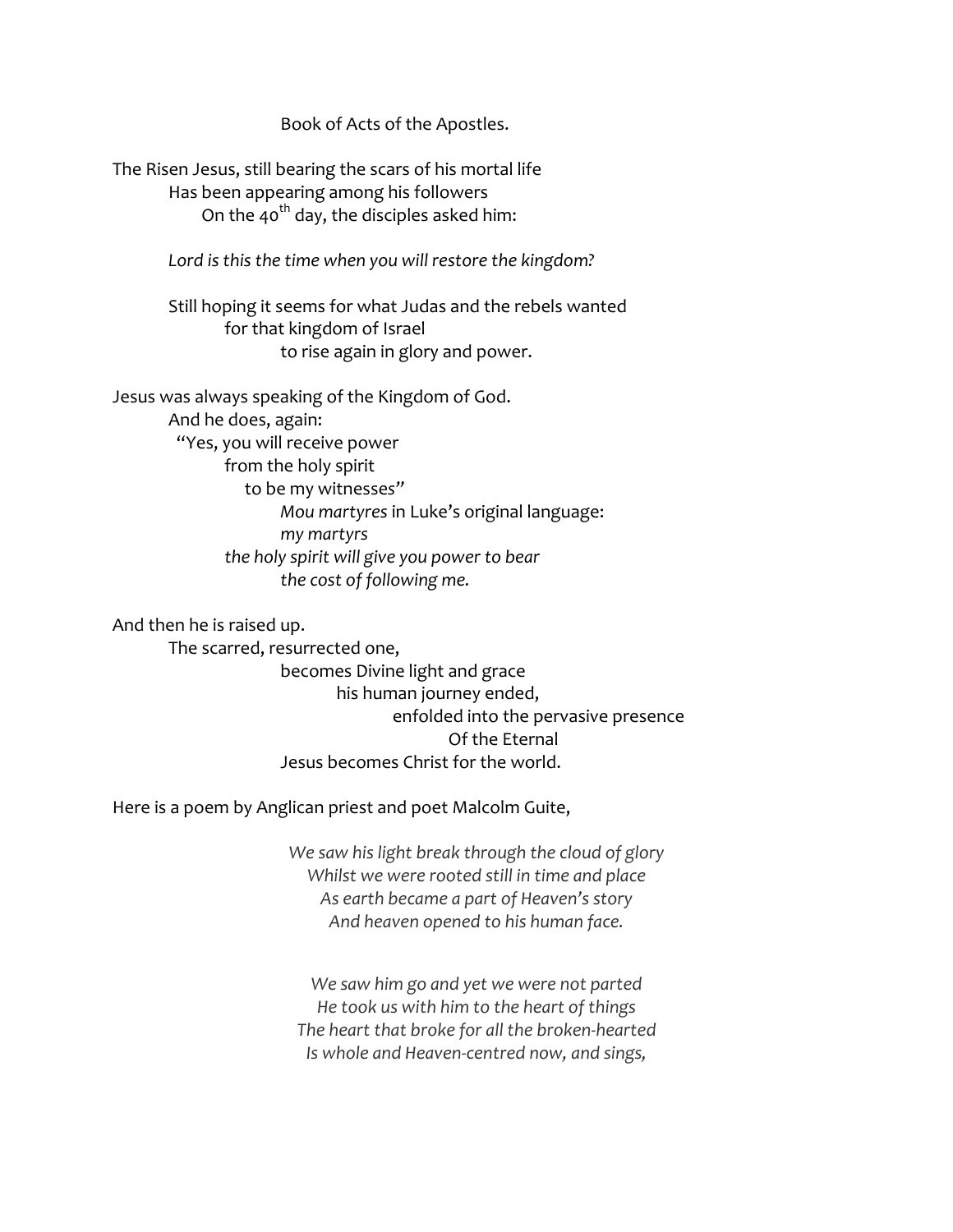*Sings in the strength that rises out of weakness, Sings through the clouds that veil him from our sight, Whilst we ourselves become his clouds of witness And sing the waning darkness into light,*

> *His light in us, and ours in him concealed, Which all creation waits to see revealed.*

His light in us We enabled by the power of the spirit

To be his martyrs, his witnesses.

His light in us

seems deeply concealed this week And our readiness to be his martyrs, his witnesses challenging.

I wanted to hear the voice of a victim And found Taylor Schumann, who was shot through a door By a young man with a gun at her college in Virginia, bullet fragments lodged in her eye.

Taylor is an evangelical Christian And this is her witness:

> I believe in the power of prayer deeply. And I think when we pray about gun violence we are not always open to hearing what God has to say.

Are we really willing to be used to reduce this violence? If God's answer to our prayers requires personal sacrifice, are we willing to hear that?

Every single year, 40,000 image-bearers of Christ are taken from this earth by these acts, If we are truly pro-life, must we not speak for life?

40,000 image bearers, including all those children

What happens when we think of one another this way?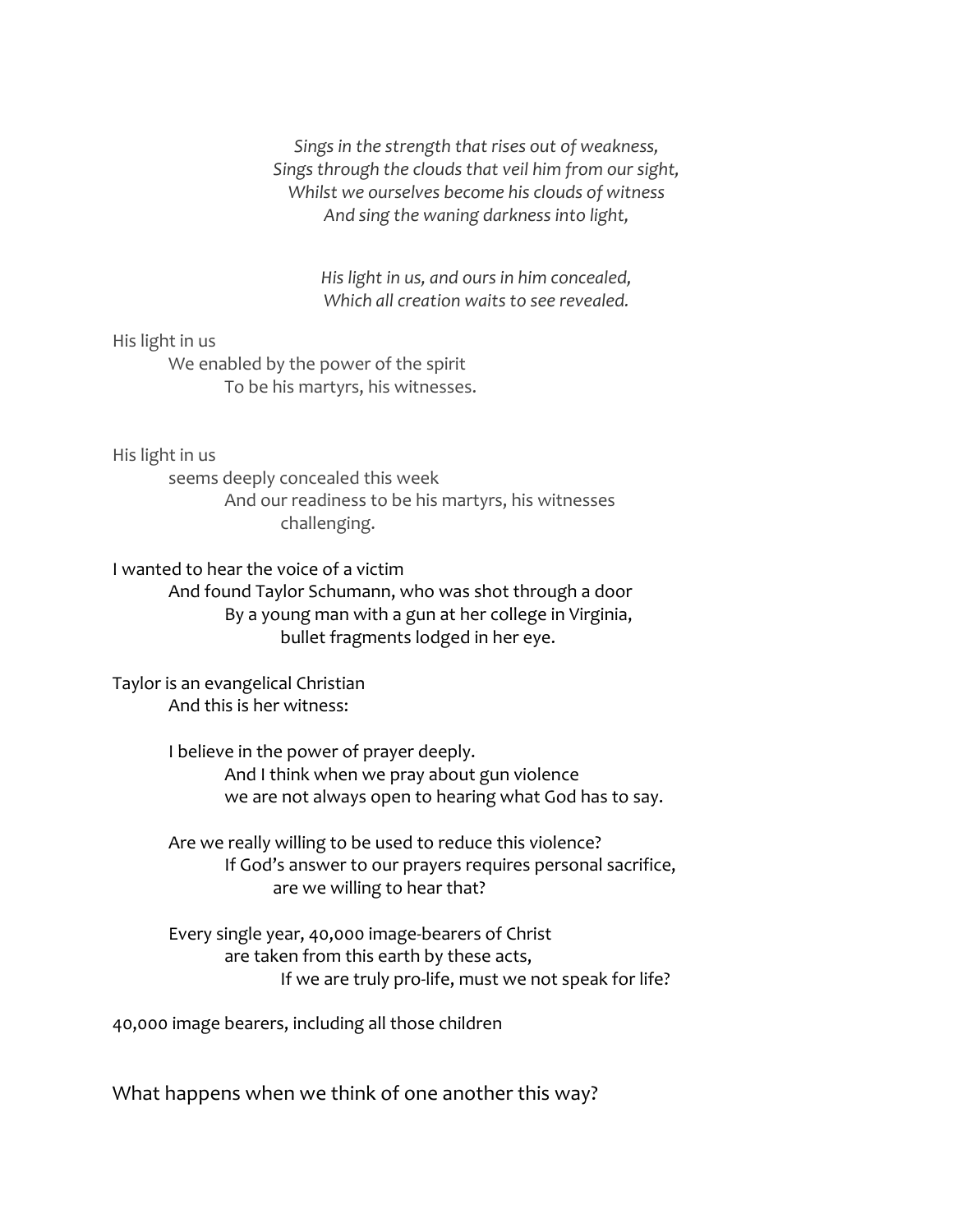When our understand of Christ for the world Means Christ in all? Caryll Houselander was on the underground train in London, A crowded train in which all sorts of people jostled together

*Suddenl*y, she says *I saw with my mind, Christ in them all.* 

> *Christ in every one of them, living in them, dying in them, rejoicing in them, sorrowing in them*

*I came out into the street and walked for a long time in the crowds. It was the same here, on every side, in every passerby – Christ."*

*I had long been haunted by the Russian conception of the humiliated Christ, the lame Christ limping through Russia, begging His bread; the Christ who, all through the ages, might return to the earth and come even to sinners to win their compassion by His need.* 

*Now, in the flash of a second, I knew that this dream is a fact . . . Christ in us*

Alright, we say, but what do we do with those who commit such Horrific crimes, surely Christ is not in them.

*But Yes, she says, their sin is in reality their utmost sorrow Christ is suffering in them. Even in those sinners whose souls seem to be dead. Because Christ Who is the life of the soul, is dead in them. They are his tombs, yet from such tombs he can rise.*